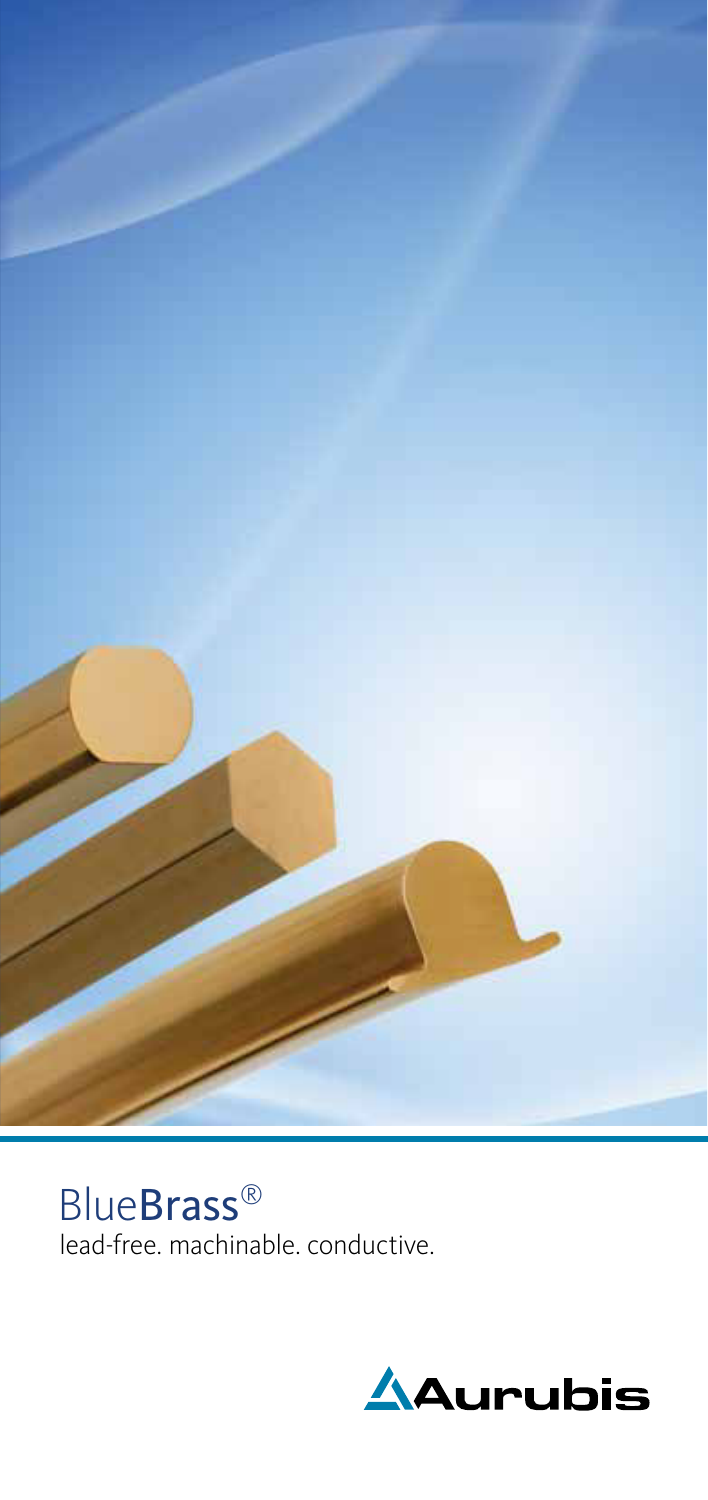## BlueBrass®

lead-free. machinable. conductive.

Under the BlueBrass® brand name, Aurubis is developing an alloy family that excellently combines the current standards in the electrical, automotive and consumer industries in terms of machinability and cost-effectiveness with the increasing demand for lead-free products.

All alloys in the BlueBrass® family meet the requirements of the EU directives on lead-free products.

All BlueBrass® alloys are individually adapted to the customer's product and process requirements.

BlueBrass® is available as semi-finished strip and wire, as well as in rod format.

BlueBrass® is suitable for sanitary applications.

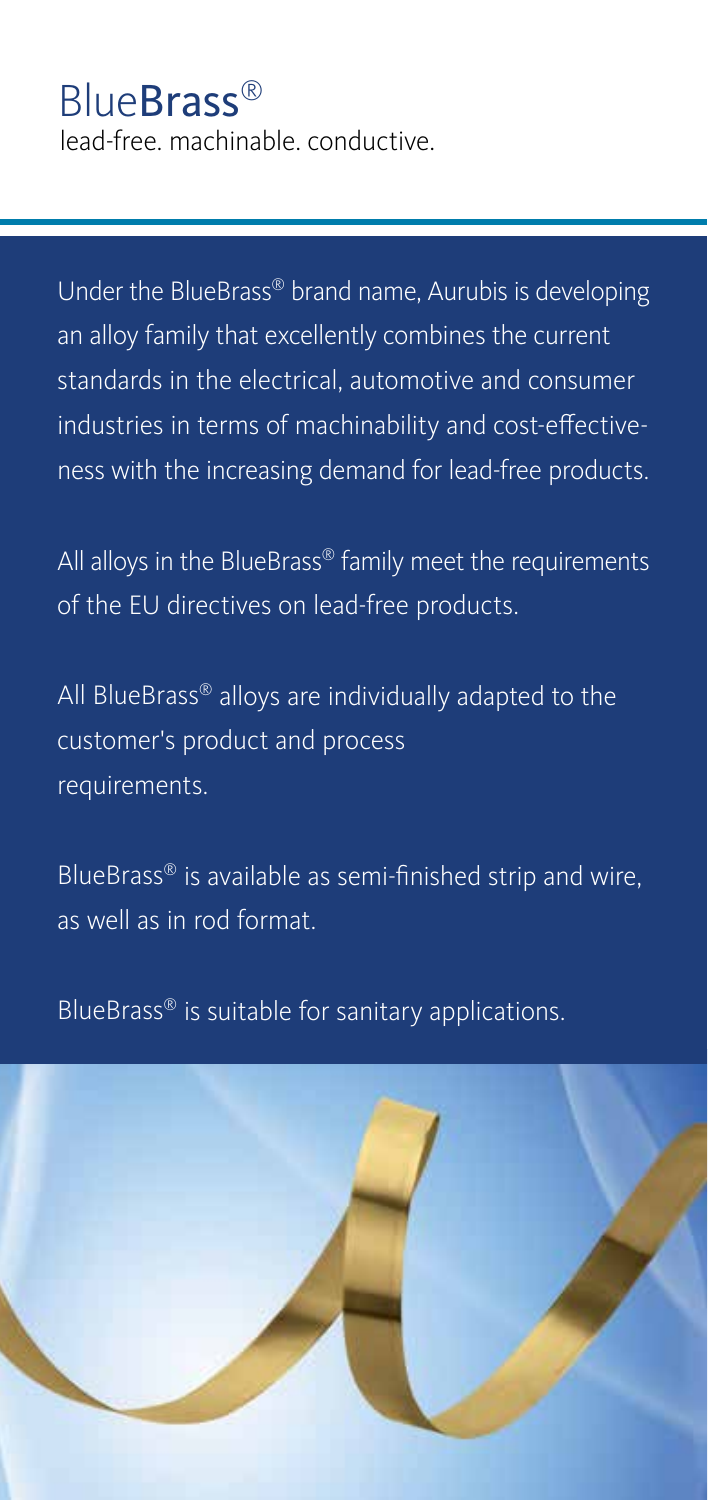## All BlueBrass® alloys are exclusively lead-free

- with a selectively adjusted proportion of  $\alpha$  and  $\beta$  phases, which are adapted to the customer's products and processes in combination with precipitation hardening.
- » with good cutting properties for machining processes such as turning, milling, drilling etc.
- » with improved technological properties, e.g. tensile strength, cold and warm formability, crimpability, torque characteristics and relaxation resistance.
- » with physical properties comparable to leaded machining brass, such as corrosion resistance and conductivity.

| The BlueBrass® Family                      |                               |                               |                                                      |
|--------------------------------------------|-------------------------------|-------------------------------|------------------------------------------------------|
| Chemical<br>composition<br>[by weight %]   | CuZn42                        | CuZn42ML                      | CuZn37 / 39ML                                        |
|                                            | <b>PNA</b><br>277 / 278 / 378 | <b>PNA</b><br>276 / 279 / 379 | <b>PNA</b><br>376 / 375 / 377                        |
| Cп                                         | $57.0 - 58.5$                 | $57.0 - 58.5$                 | $60.0 - 65.0$                                        |
| 7n                                         | Remainder                     | Remainder                     | Remainder                                            |
| Fe, Ni, Sn                                 | 0.5                           | 0.5                           | 0.5                                                  |
| Proportion of<br>microalloying<br>elements |                               | $0.05 - 0.3$                  | $0.15 - 0.3$                                         |
| Sonstige                                   | 0.1                           | 0.1                           | 0.1                                                  |
| Specification                              | Base alloy,<br>VDE standard   | Improved<br>machinability     | Cold forming,<br>crimping &<br>relaxation resistance |
| Conductivity<br>[MS/m]                     | >15                           | >15                           | >15                                                  |

» with environmentally compatible and non-toxic alloying elements which can be mixed with existing recycling circuits.